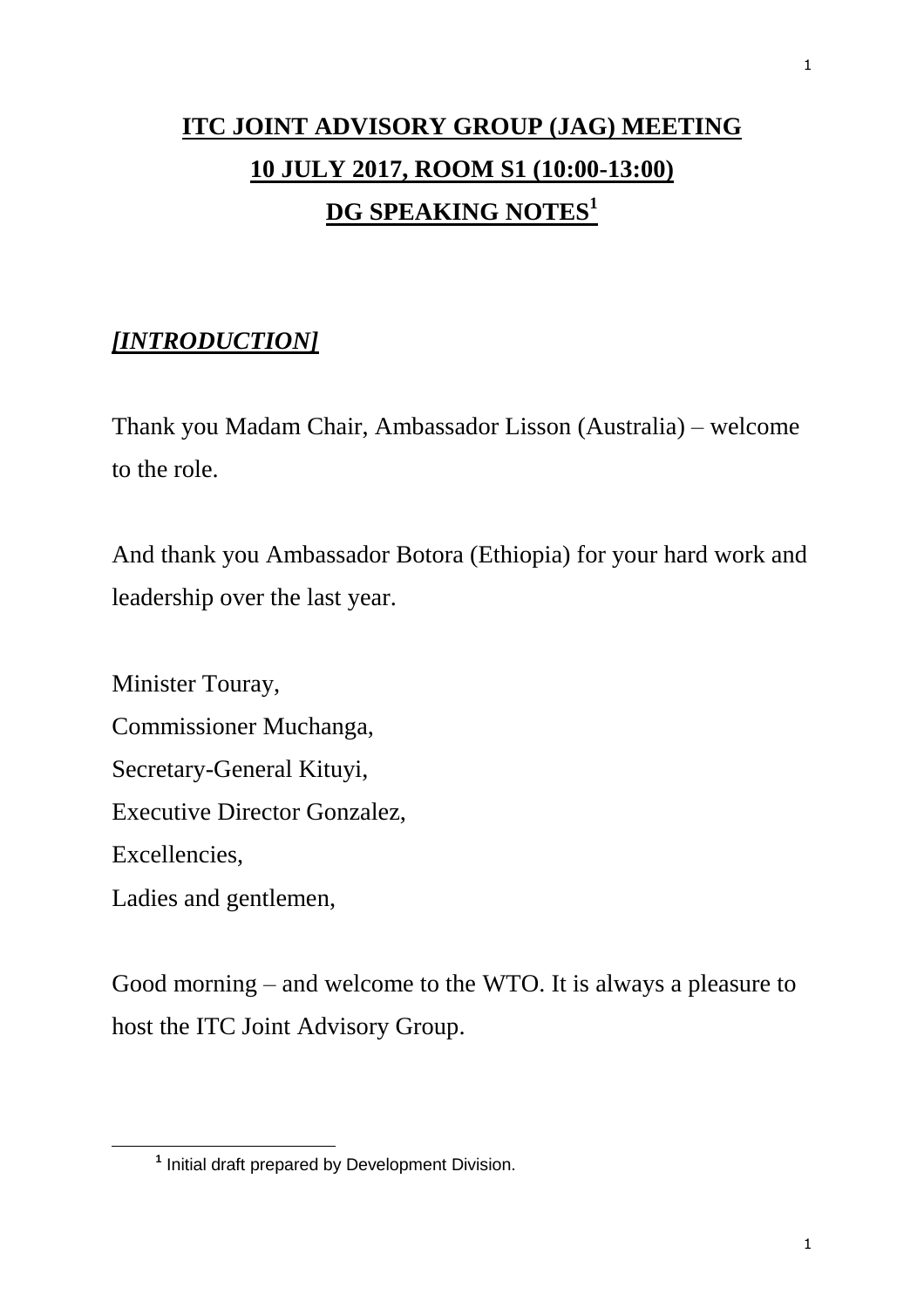Of course the International Trade Centre is jointly funded by the WTO and UNCTAD. So this meeting provides an important opportunity to look at the work of the ITC over the past year and to set the course for the future.

But, I think this occasion is also significant for another important reason. The ITC is a delivery body, and so each year, this meeting serves as a moment to focus on the difference that trade makes to people's lives.

This year ITC projects have helped Tunisian textile companies to increase their export earnings and create new job opportunities for young people.

They have supported cocoa-producing SMEs in Peru to improve their production processes.

And they have helped villages in Myanmar to build up their tourism potential.

Each of these projects is making a big difference in their communities. And, taken together, they are a constant and welcome reminder of the power of trade to drive growth, development and job creation.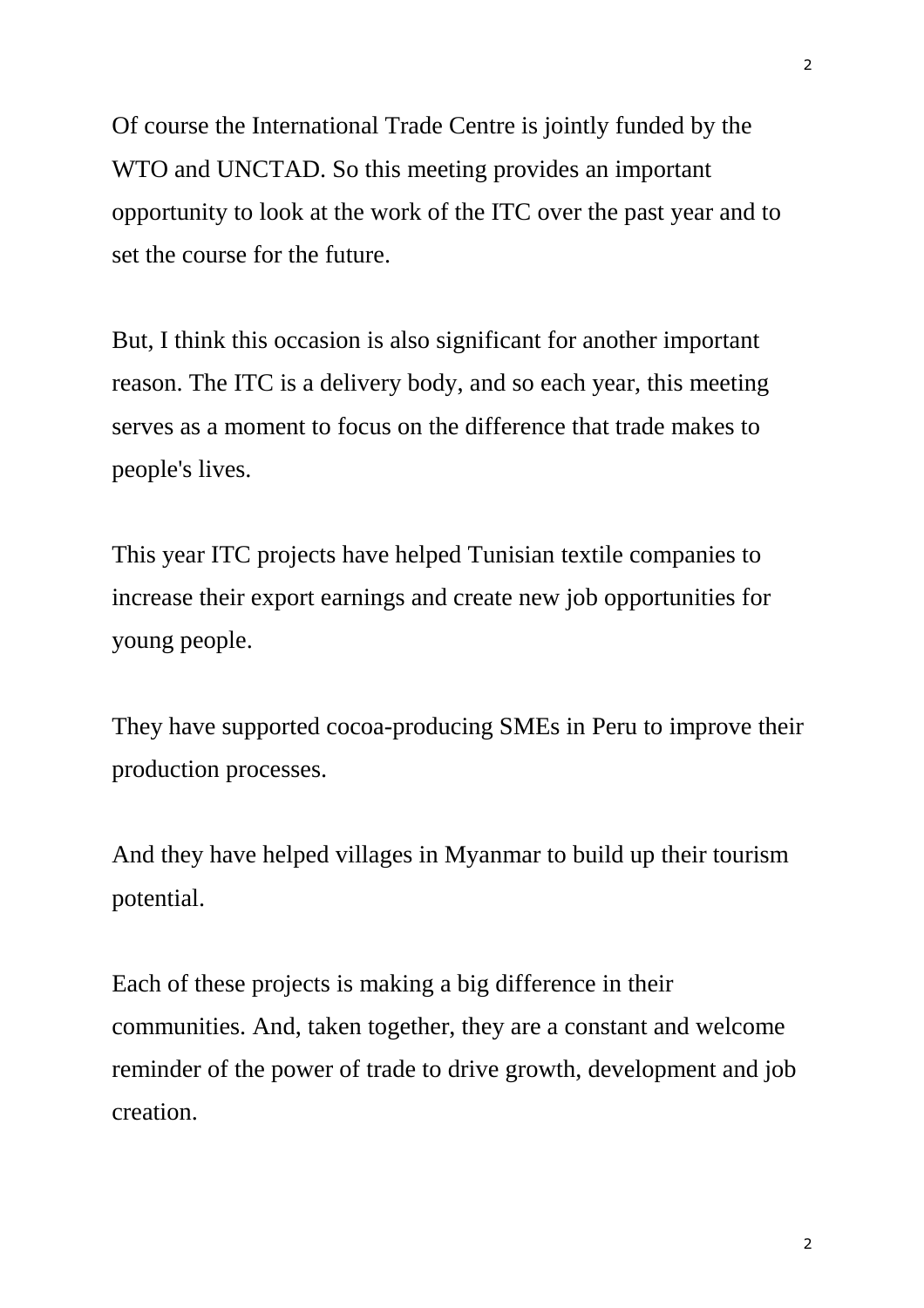They remind us that, at the end of the day, our efforts here to make the multilateral trading system work better do have a real impact in people's lives. And they underscore the centrality of our capacitybuilding work in ensuring that everyone can benefit from trade. Of course, this is particularly timely given that we are hosting the Aid for Trade Global Review here this week.

So, looking ahead, we have to maintain and strengthen all of this work.

The ITC's essential mission is to help smaller companies from developing countries to join trade flows. Progress in this direction means progress towards achieving the more inclusive trading system that we all want to see. And it represents a major contribution to achieving the new Sustainable Development Goals.

With this in mind I think there are a number of areas where we can work together to achieve even more in the years to come.

#### *[INFORMATION SHARING]*

For example, WTO research shows that the fixed costs involved with trade can be particularly difficult for SMEs. This includes dealing with standards, costly border procedures, and other non-tariff barriers.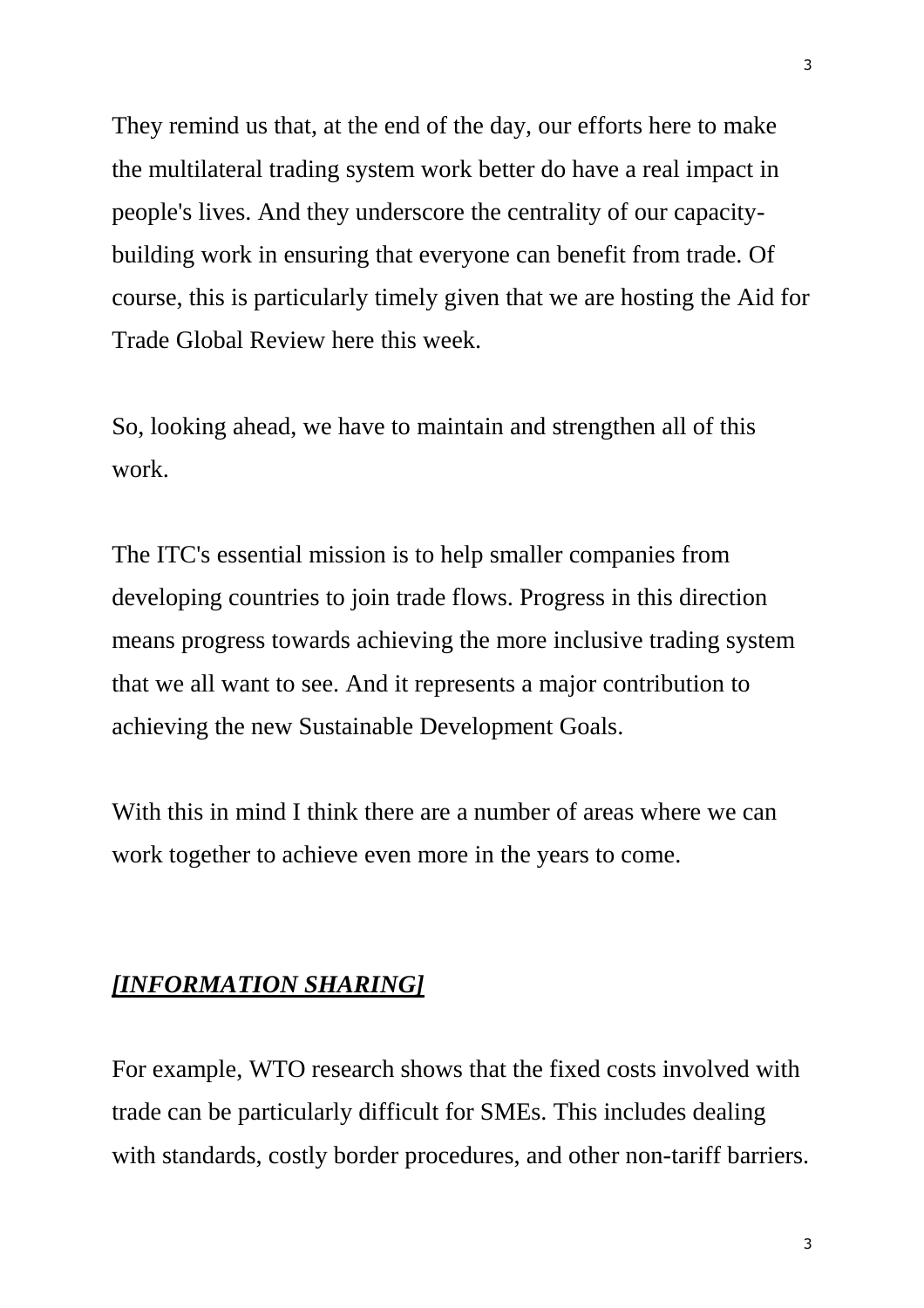We are already working to tackle these issues in a variety of ways.

One example is the ePing alert system that the WTO launched last year, together with UNDESA and the ITC.

The idea is to alert members about new TBT and SPS measures at an early stage, and to facilitate dialogue amongst the public and private sector in addressing potential trade problems before they occur.

It is a fairly simple innovation, but it has been a big success.

Between all of our organizations we have a wealth of information and expertise on regulations and standards in markets around the world.

Perhaps we could look at how to make the data we already have even more readily available – and thereby tackle the information gaps that stop many SMEs from trading.

Arancha and I have been discussing this in some detail – and I know that she has been presenting some thoughts to members.

I look forward to seeing what more we can do.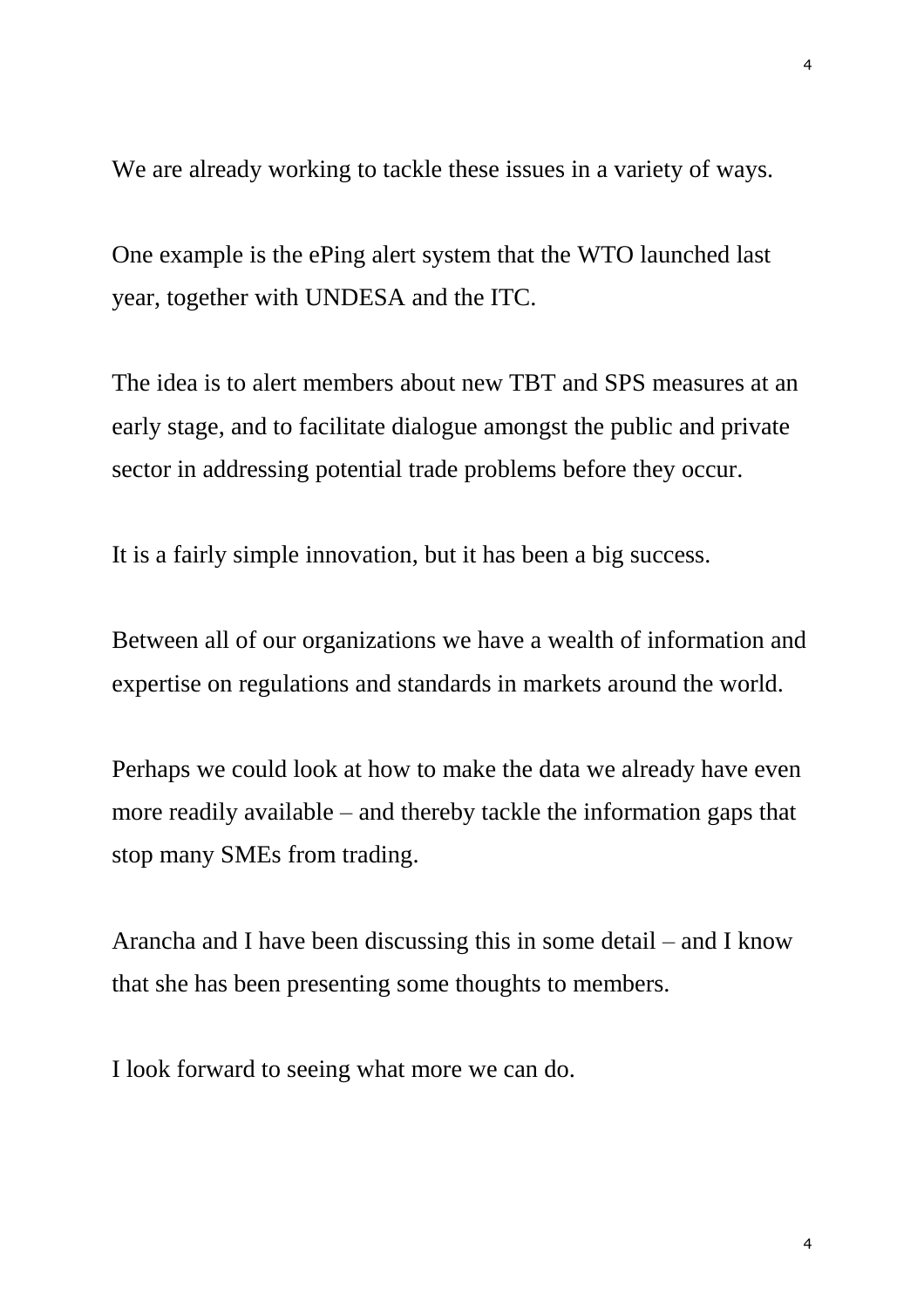#### *[TFA IMPLEMENTATION]*

Another front where we can build on our existing partnership is to help WTO members in implementing the Trade Facilitation Agreement, which came into force just a few months ago. I know that you all are familiar with the benefits of this Agreement, and the work that we are doing to help developing and least developed countries with their implementation.

The ITC is playing an important role here, with a specific focus on ensuring that reforms to border measures and customs procedures respond to the needs of the private sector, and especially SMEs.

We have to continue strengthening these activities to ensure that SMEs can fully benefit from this breakthrough Agreement. Working together with a range of other partners will be essential here.

And this brings me to the final area where I think we can develop our work together.

#### *[AID FOR TRADE]*

We must do more to explore innovative partnerships between our capacity-building programs.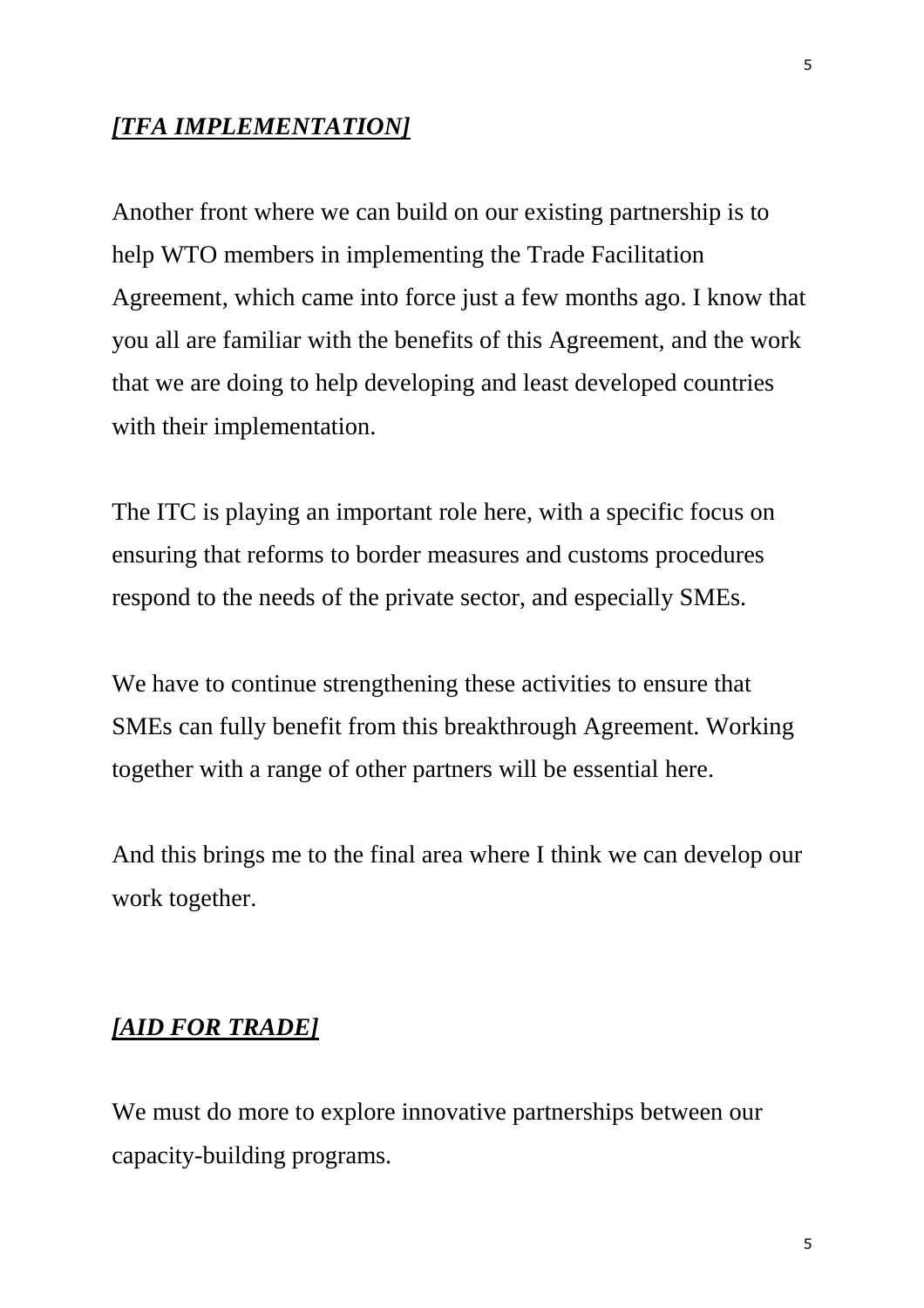More than 300 billion dollars have been disbursed through the WTO's Aid for Trade initiative since it was launched just over a decade ago. This work puts an increasing focus on SME internationalization. Aid for Trade support for SME development rose by around 50% between 2005 and 2013.

We also work on other fronts to ensure that the smaller players get the support they need to start trading – for example through the EIF and the STDF.

These projects reinforce one another. But I think we can do more to ensure that they work in a coordinated and complementary way.

Of course the Aid for Trade week is the perfect moment to share ideas and explore these possibilities.

## *[WTO FUTURE WORK]*

Many of the elements I've talked about this morning are increasingly prominent in our discussions at the WTO.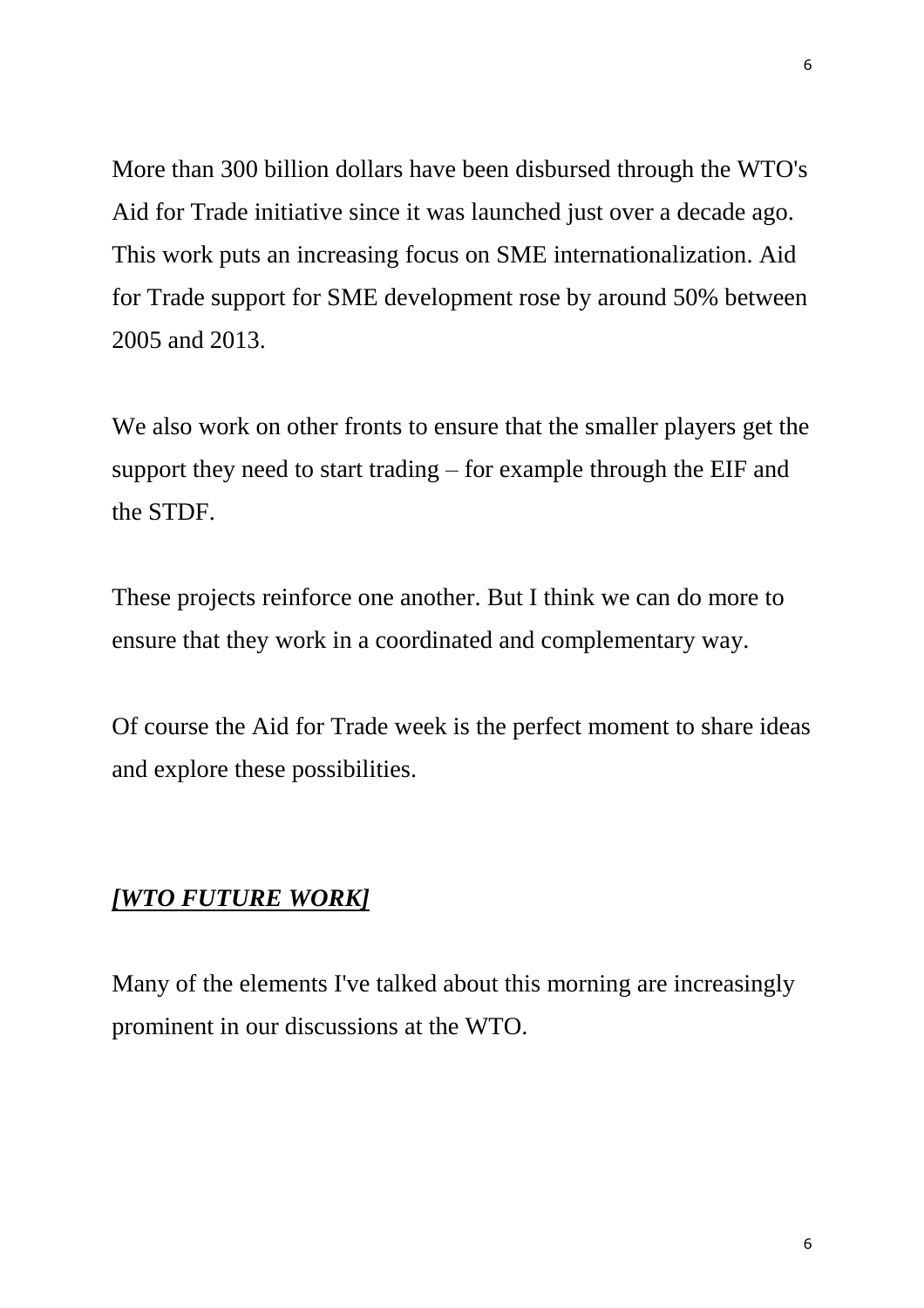Members are considering how we can advance in a wide range of areas. There is intense work on the Doha issues at the various negotiating groups.

There are also open-ended conversations going on about SMEs, ecommerce, investment facilitation as well as other areas.

These discussions are evolving. Just a few weeks ago, Mukhisa, Arancha, and I attended an event hosted by a group of members focused on SMEs. And we heard a lot of interesting and very practical ideas.

I welcome the energy this has injected into our work.

It prompts us to consider how we are serving the users – and potential users – of the trading system, and how we might serve them even better.

## *[CONCLUSION]*

With huge development challenges before us – and aiming at delivering on the SDGs – I think we should always be challenging ourselves to do more, and to do it better.